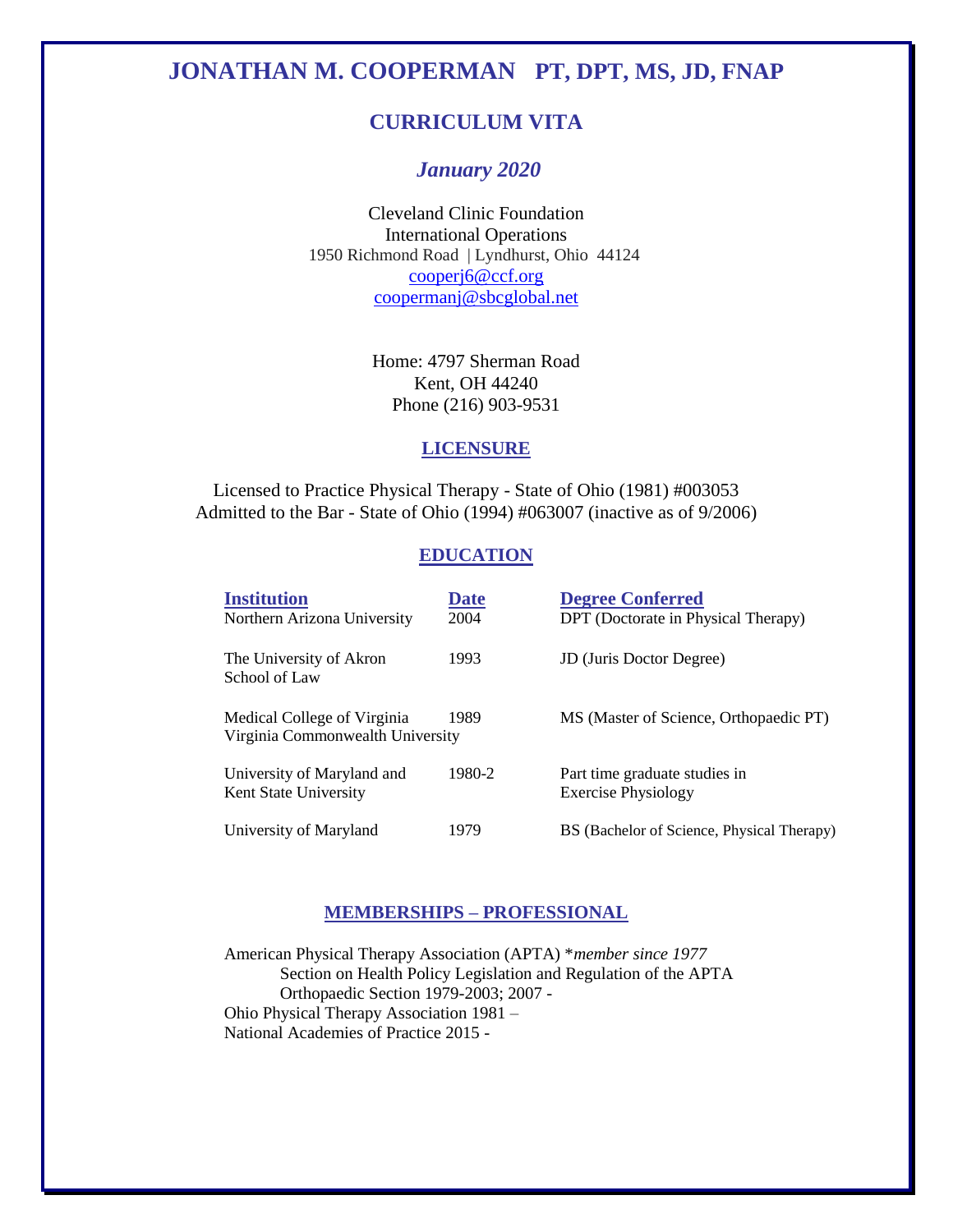# **EMPLOYMENT**

| 2018 - Present | Cleveland Clinic Physical Therapist International Team<br>Deployment to Kingdom of Saudi Arabia                                                  |
|----------------|--------------------------------------------------------------------------------------------------------------------------------------------------|
| 2006-2018      | Clinical Rehab Manager, Rehabilitation and Sports Therapy<br>Cleveland Clinic Akron General<br>Health & Wellness - Stow<br>Stow, OH              |
| $1994 - 2006$  | <b>Clinical Services Manager</b><br>Rehabilitation and Health Center, Inc.<br>Akron, Ohio                                                        |
| 1999 - 2001    | Reimbursement Specialist (paid position)<br>Ohio Physical Therapy Association                                                                    |
| 1993           | Senior Physical Therapist<br>Tallmadge Physical Therapy Associates (Akron General Medical Center)<br>Tallmadge, Ohio (October '93 - October '94) |
|                | <b>United Parcel Service</b><br>Worker's Compensation Claims Management Intern<br>(May - October, 1993)<br>Cleveland, Ohio                       |
| 1992-1995      | Partner - Specialized Physical Therapy<br>Consulting Physical Therapists on Problems of the Foot and Ankle                                       |
| 1986-1993      | Director of Physical Therapy Services<br>Kent State University Health Service<br>Kent, Ohio                                                      |
| 1985-1986      | Supervisor of Physical Therapy<br>Robinson Memorial Hospital<br>Portage Physical Therapists, Inc.<br>Ravenna, Ohio                               |
| 1983-1985      | <b>Staff Physical Therapist</b><br><b>Physical Therapy Center</b><br>Richmond, Virginia                                                          |
|                | <b>Staff Physical Therapist</b><br>Medical College of Virginia Hospital (Ortho Team)<br>Richmond, Virginia                                       |
|                | Consultant<br>Henrico Doctors Hospital, Sports Medicine Clinic<br>The Runners Injury Clinic of Richmond<br>Richmond, Virginia                    |
| 1982-1983      | Surgical Orthopaedic Physical Therapist<br>Robinson Memorial Hospital<br>Portage Physical Therapists, Inc.                                       |
|                |                                                                                                                                                  |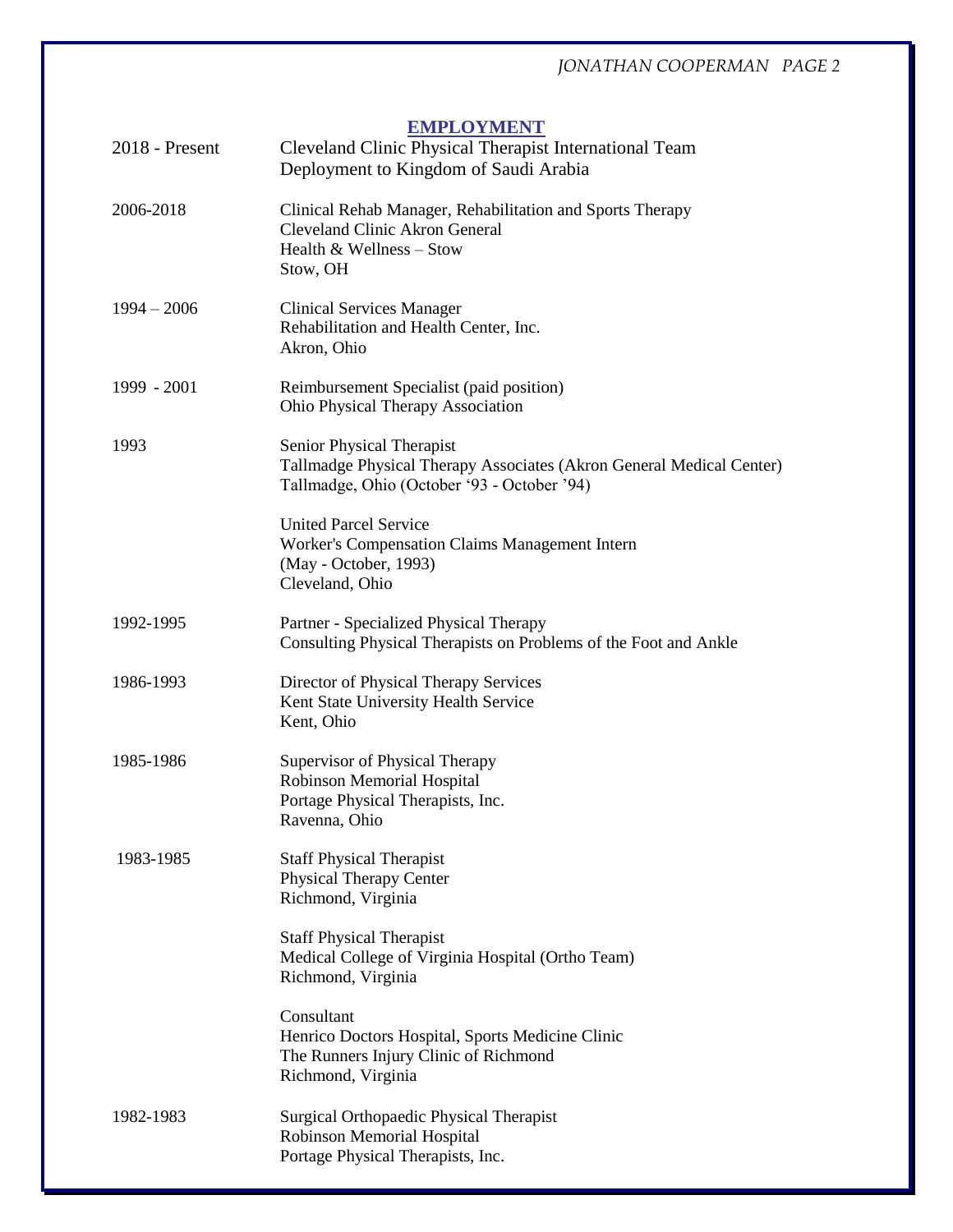# **EMPLOYMENT (continued)**

| 1981-1982        | <b>Staff Physical Therapist</b><br>Kent State University Health Service<br>Portage Physical Therapists, Inc.                                                                                                                                                                                                            |
|------------------|-------------------------------------------------------------------------------------------------------------------------------------------------------------------------------------------------------------------------------------------------------------------------------------------------------------------------|
|                  | <b>Athletic Trainer</b><br>Hudson High School, Hudson, Ohio<br>Portage Physical Therapists, Inc.                                                                                                                                                                                                                        |
| 1980-1981        | <b>Staff Physical Therapist</b><br>Center for Sports Medicine, National Hospital for Orthopaedics and<br>Rehabilitation<br>Arlington, Virginia                                                                                                                                                                          |
|                  | <b>Assistant Athletic Trainer</b><br>West Springfield High School<br>Arlington, Virginia                                                                                                                                                                                                                                |
| 1979-1980        | <b>Staff Physical Therapist</b><br>Mercy Hospital<br>Baltimore, Maryland                                                                                                                                                                                                                                                |
|                  | <b>ACADEMIC APPOINTMENTS</b>                                                                                                                                                                                                                                                                                            |
| $2008 -$ Present | Faculty Affiliate, School of Physical Therapy & Rehabilitation Science,<br>The University of Montana (tDPT program)<br>Co-primary Instructor: Legal and Ethical Issues in Rehabilitation<br>Instructor: Seminar "Professionalism: The Doctoring Profession"                                                             |
| 1988 - 2018      | Guest Lecturer (previous Adjunct Faculty), Cleveland State University Physical<br><b>Therapy Program</b>                                                                                                                                                                                                                |
| $1997 - 2017$    | Assistant Professor, Krannert School of Physical Therapy, University of Indianapolis<br>Masters of Health Science and Doctor of Health Science Curriculum; Co-primary<br>Instructor: Legal and Ethical Issues in Rehabilitation and Human Resource<br>Management Resource (Human Resource course not currently offered) |
| 2011-2015        | Affiliate Assistant Professor, Voluntary Faculty                                                                                                                                                                                                                                                                        |

School of Physical Therapy and Rehabilitation Sciences University of South Florida, College of Medicine Co-primary Instructor: *Legal and Ethical Issues in Rehabilitation* Instructor: Professionalism: The Doctoring Profession 2006 - 2008

Assistant Professor, MaryMount University Physical Therapy tDPT Program; Co-primary Instructor: *Legal and Ethical Issues in Rehabilitation* Instructor: Seminar "Professionalism: The Doctoring Profession"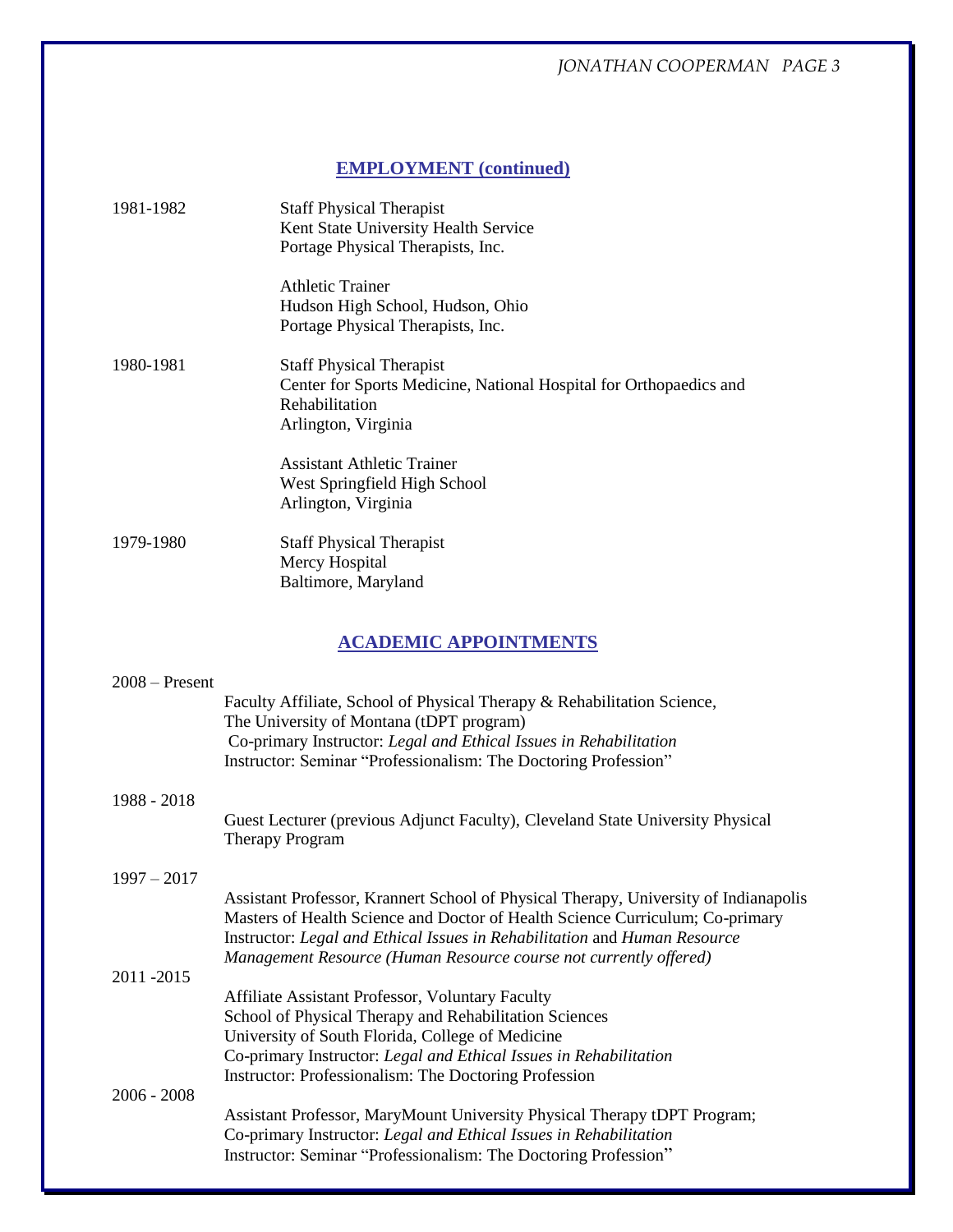# **ACADEMIC APPOINTMENTS (continued)**

| $2005 - 2018$                                                                 | Clinical Assistant Professor, Physical Therapy Division, School of Allied Health, The<br>Ohio State University                                                              |  |
|-------------------------------------------------------------------------------|-----------------------------------------------------------------------------------------------------------------------------------------------------------------------------|--|
| $2002 - 2007$                                                                 | Adjunct Clinical Professor, Northern Arizona University DPT Program, Co-primary<br>Instructor: Legal and Ethical Issues in Rehabilitation and Human Resource<br>Management; |  |
| 2003-2005                                                                     | Assistant Professor, Shenandoah University Physical Therapy DPT Program;<br>Co-primary Instructor: Legal and Ethical Issues in Rehabilitation                               |  |
| $1997 - 2004$                                                                 | Adjunct Faculty - Professional Lecturer, Andrews University<br>Department of Physical Therapy)                                                                              |  |
| 1998                                                                          | Adjunct Faculty, Youngstown State University - Department of Physical Therapy,<br>Primary Instructor: Clinical Preparation for the Physical Therapist (Summer Quarter)      |  |
|                                                                               | <b>COMMITTEE APPOINTMENTS; BOARD APPOINTMENTS; ELECTED OFFICES</b>                                                                                                          |  |
| University of Mount Union<br>Physical Therapy Advisory Board<br>$2015 - 2019$ |                                                                                                                                                                             |  |
|                                                                               | American Physical Therapy Association<br>Reformed Payment for Outpatient Physical Therapy<br>Clinical Vignette Exercise Member Group Meeting<br>September 12, 2011          |  |
| President                                                                     | Ohio Physical Therapy Association<br>2002-2004; 2005-2007                                                                                                                   |  |
|                                                                               | <b>American Physical Therapy Association</b><br>Advisor to American Medical Association's Coding Process (RUC/HCPAC Committee)<br>2003-2007; Alternate Advisor 2007 - 2008  |  |
|                                                                               | American Physical Therapy Association<br>Chair, Advisory Panel on Reimbursement Policy and Planning (APORPP)                                                                |  |

American Physical Therapy Association Member, Member Consultants on Coding Issues (MCCI) 2003 – 2007

2003- 2007 (member 2003-2008)

American Physical Therapy Association Participant: Consensus Conference on General Board Credentialing November 20-23, 2003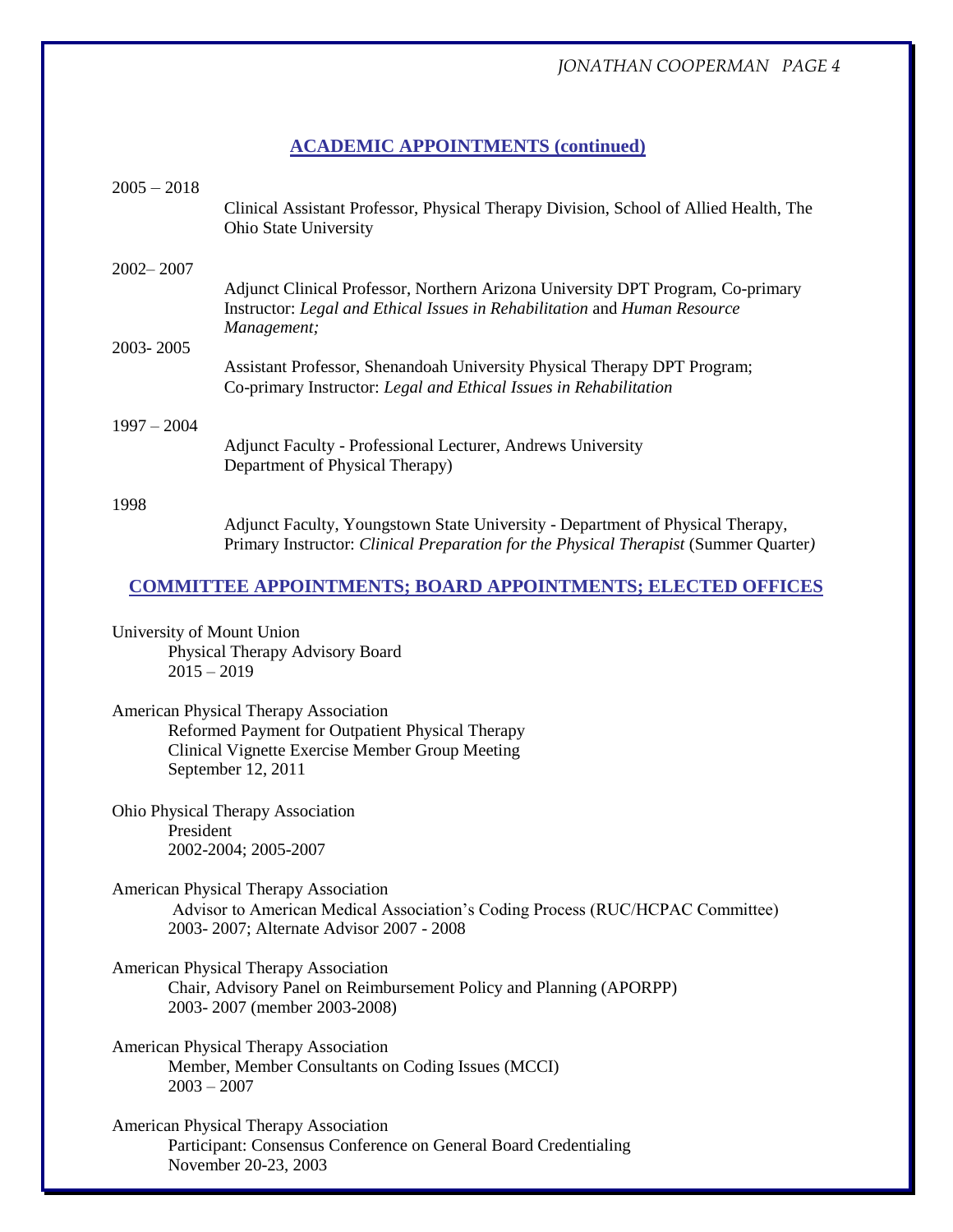## **COMMITTEE APPOINTMENTS; BOARD APPOINTMENTS; ELECTED OFFICES**

- American Physical Therapy Association Chair, Ethics and Judicial Committee, 1999 – 2000; Member, 1995 - 1999
- American Physical Therapy Association Ohio Chapter Delegate to National Conference 1991; 1997 - 2007
- Ohio Occupational Therapy, Physical Therapy and Athletic Trainers Board Appointed by the Honorable George Voinovich, Governor of Ohio September 1997 – June 1999
- Editorial Board *Perspectives in Physical Therapy*, 1999 2001
- Advisory Board Healthcare Providers Service Organization *Risk Advisor*, 1996 present

American Physical Therapy Assn - Task Force on Occupational Health - Legal and Risk Mgnt 1998

American Physical Therapy Association **Editor**: *Orthopaedic Physical Therapy Practice (*circ. 12,000) a quarterly publication of the Orthopaedic Section, APTA, Inc. June 1992 - 1995; 1995-1998

# American Physical Therapy Association

**Editor:** *Home Study Course -Topics in Orthopaedic Physical Therapy Assessment:* continuing education offered by the Orthopaedic Section, APTA, Inc. July - December 1996 (HSC 96-2)

- Columnist *PT Magazine*
- Journal of Orthopaedic and Sports Physical Therapy Book Reviewer (1994 -present)
- American Physical Therapy Association Ohio Chapter Task Force on Selecting Legislative Agent 1997
- American Physical Therapy Association Ohio Chapter Vice Chairman, East Central District January 1990 - December 1991
- American Physical Therapy Association Orthopaedic Section Chair, Public Relations Committee February 1988 - June 1992
- American Physical Therapy Association Orthopaedic Section Chair, Nominating Committee June 1987 - June 1988 (Member, June 1985 - June 1987**)**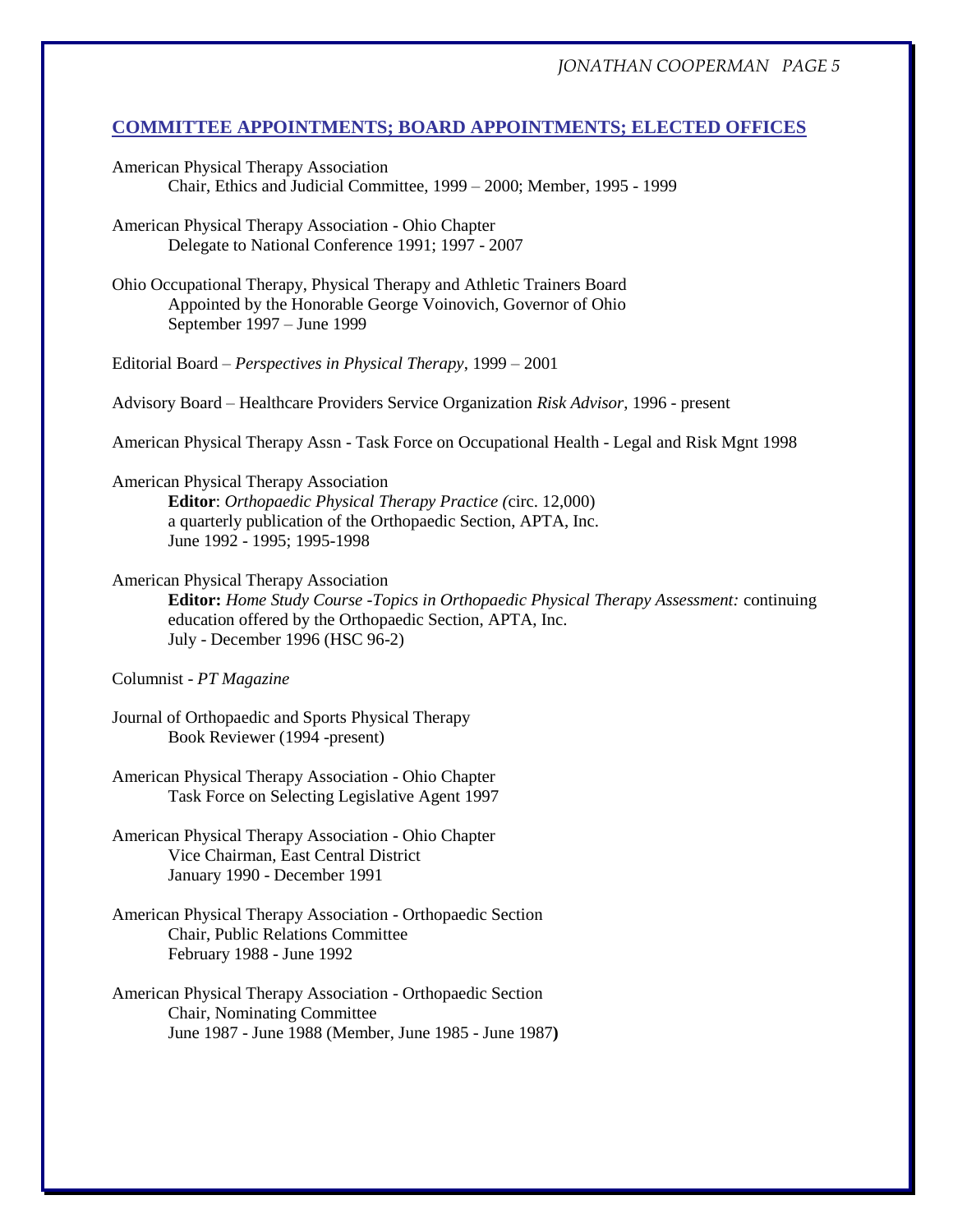# **AWARDS /SPECIAL RECOGNITION**

Distinguished Practitioner and Fellow National Academies of Practice Inducted 2015

University of Maryland Physical Therapy Program: Alumnus of the Year 2010

Prestige Lecturer, Cleveland State University, October 13, 2008

The Eleanor Branch Lecturer, Duke University, May 10, 2007

Commencement Address Duke University, School of Physical Therapy, May 13, 2007

American Physical Therapy Association Lucy Blair Service Award – 2005

Ohio Physical Therapist of the Year - Presented by the OPTA, April 1, 1998

University of Akron Law School Trial Advocacy Team

- Lewis F. Powell Medal for Excellence in Advocacy 1993
- 1st Place Honors ABA Regional Trial Team Competition, Toledo Ohio, February 12 14, 1993.
- 9th Place ABA National Trial Team Competition San Antonio, Texas, March 11-13, 1993

# **PUBLICATIONS**

Cooperman, J.M. Legal and Ethical Management Issues: A chapter in *Physical Therapy Management*, Elsevier (Mosby, Inc.) Scott, R.W., and Petrisino, C. L. Ed. 2007

Cooperman, J.M. (2001) Preventing And Managing Patient Allegations Of Provider Sexual Misconduct. Orthopaedic Physical Therapy Practice, Vol. 13. No. 3.

Cooperman, J.M., Scott, R.W. Physical Restraint: Legal and Risk Management Issues. Physical Therapy Magazine. July, 1998, 58-61.

Cooperman, J.M., Scott, R.W. (February, 1998) Disciplinary Action. Physical Therapy Magazine p.24-26

Cooperman, J.M. (1996) Informed Consent. Orthopaedic Physical Therapy Practice, Vol. 8. No. 4.

Cooperman, J.M., Riddle, D.L., Rothstein, J.M. (1990) The Reliability and Validity of Judgments of the Integrity of the Anterior Cruciate Ligament Using the Lachman's Test. Physical Therapy, 71: 225-33.

Piegorsch, K., Cooperman, J.M. (1990) A Conversation With Some of the Section's Most Influential Members. Orthopaedic Practice, (1) 5,

Cooperman, J.M., Sullivan, C. (1986) Surgical Orthopaedic Physical Therapy: A New Role for the Physical Therapist. Clinical Management (6)3, 22-23.

Cooperman, J.M., Scheid, D. (1984) Guidelines for the Use of Inversion Therapy. Clinical Management (4)1, 6-7.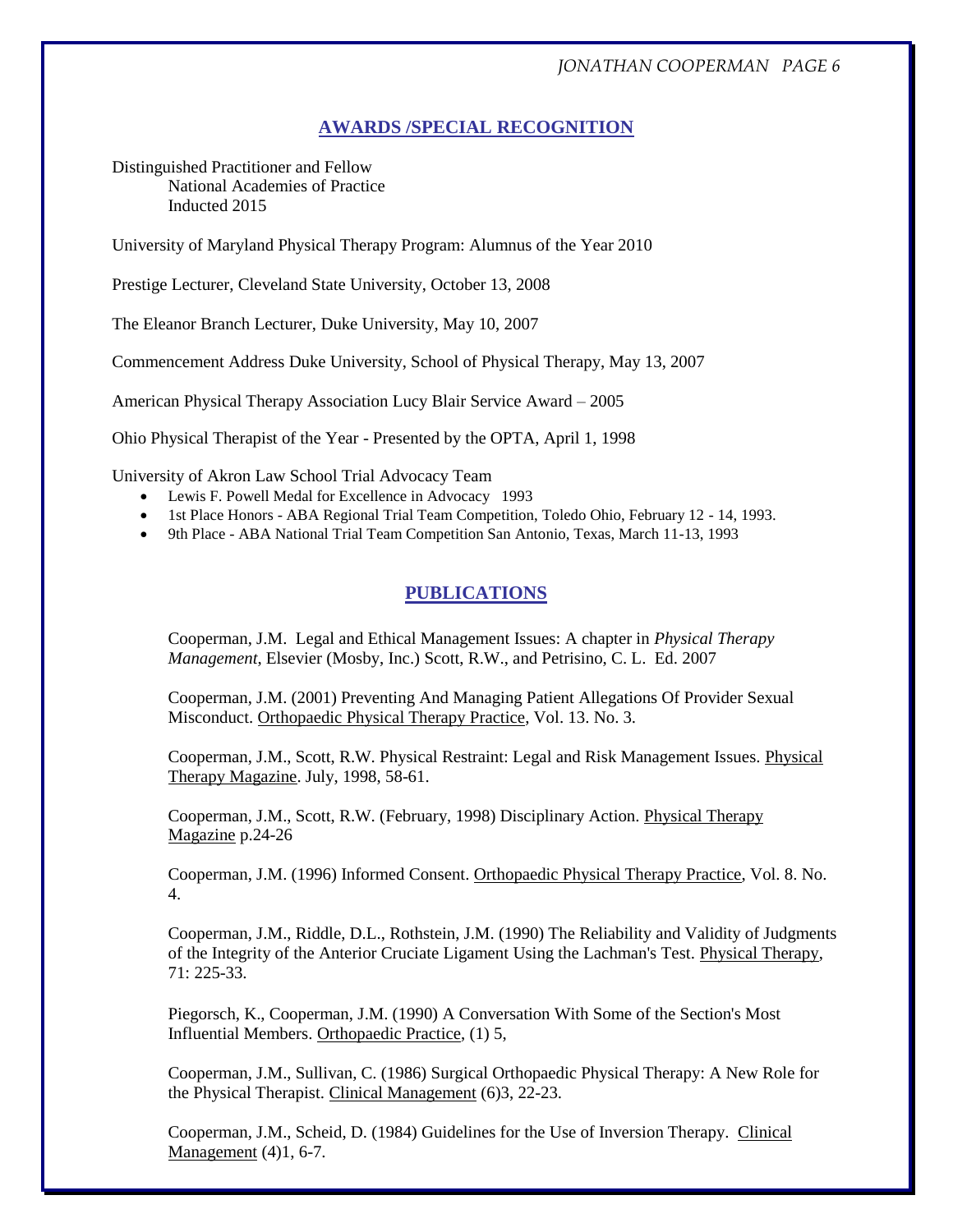Cooperman, J.M. (1984) Case Studies: Isolated Strains of the Tensor Fascia Latae. Journal of Orthopaedic and Sports Physical Therapy (5)3, 201-203.

Cooperman, J.M., Esterson, P.S. (Fall, 1981) Orthotron Hip Rehabilitation. Athletic Training p.182.

Cooperman, J.M., Esterson, P.S. (1981) Accessories Included. Journal of Orthopaedic and Sports Physical Therapy (3)2, 73-74.

# **Abstracts:**

Carter, S, Brinck, J, Huber, L, Cooperman, J., (2002). Comparison of orthopedic outcomes between providers of care: PT vs. PT/PTA team. Platform presented at APTA National Conference, June 2002.

 Carter, S., Cooperman, J, Porterfield, J., (2002). Interrater reliability for classification of patients with low back pain. Platform presented at APTA National Conference, June 2002.

# **INVITED PRESENTATIONS**

## **2016**

**Mindfulness in Practice: The Unspoken Core Value**  The 23th Annual Akron General Sports Medicine Symposium, Akron, OH, November 18, 2016

#### **Mindfulness in Practice: The Unspoken Core Value**

2016 Cleveland Clinic Sports Health Summit., Cleveland, OH, November 3, 2016

#### **Risk Management**

Rehab Grand Rounds, Akron City Hospital, Summa Health System October 6, 2016

#### **Strength and Balance as We Age**

Interviewed: Cleveland Clinic Akron General Health Connection: A Weekly Radio Show March 26, 2016

# **2013**

**Ethics and Professionalism**  The 20th Annual Akron General Sports Medicine Symposium, Akron, OH, December 7, 2013

**Webinar: "Professional Responsibility: Where Ethics and Practice Meet" (split 2 hours)** Sponsored by HCR Manor Care (March 28, and May 2, 2013)

# **2012**

**Communication in Health Care; Risk Management in Rehabilitation** National Association of Rehabilitation Agencies Las Vegas, Nevada October 18, 2012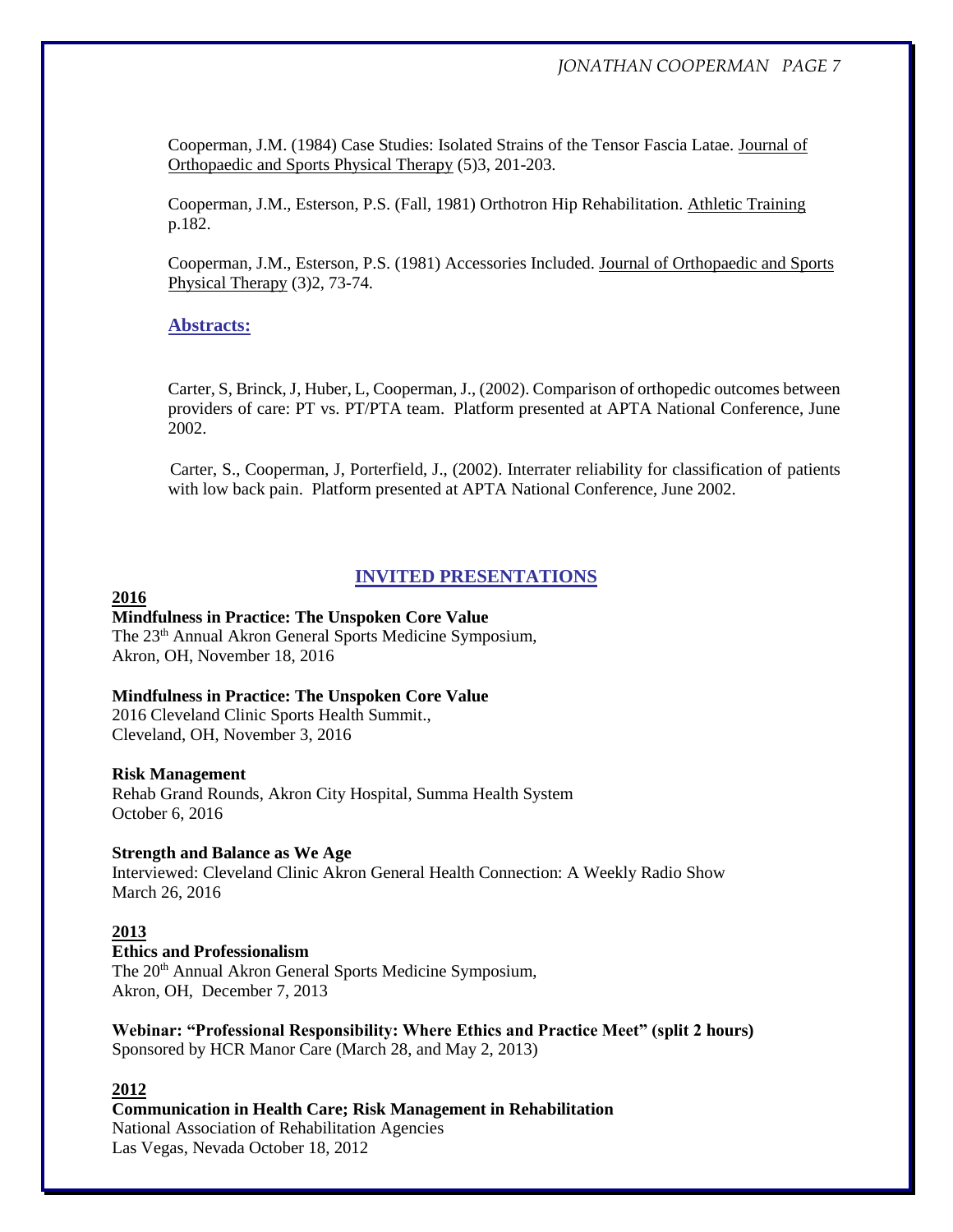# **Ethics in the Use of Social Media**

Ohio Physical Therapy Association State Conference Columbus, Ohio, March 31, 2012

# **Webinar: "Professional Responsibility: Where Ethics and Practice Meet" (2 hours)**

Sponsored by the California Physical Therapy Association June14, 2012; August 16, 2012; December 6, 2012

**Webinar: "Professional Responsibility: Where Ethics and Practice Meet" (split 2 hours)** Sponsored by HCR Manor Care, May 10, 2012 + June 7, 2012

# **2011**

**Webinar: "Professional Responsibility: Where Ethics and Practice Meet" (2 hours)** Sponsored by the California Physical Therapy Association January 26, 2011; March 16, 2011; May 18; 2011; October 18, 2011; December 6, 2011

# **The Golden Rule: Can We Live It?**

The 17th Annual J. Robert Wilson Memorial Lecture Akron, OH, October 28, 2011

# **The Golden Rule: Can We Live It?**

The Franklin Club Akron, OH, January 10, 2011

# **2010**

**Webinar: "Professional Responsibility: Where Ethics and Practice Meet" (2 hours)** Sponsored by the California Physical Therapy Association January 20, 2010; May 19, 2010; September 1, 2010

# **Professional Responsibility: Linking Ethics and Best Practice**

Wisconsin Chapter Meeting The Dells, Wisconsin, October 16, 2010

# **Professional Responsibility and Ethics**

The 16<sup>th</sup> Annual J. Robert Wilson Memorial Lecture Akron, OH, October 28, 2010

# **Professional Responsibility and Ethics**

CEU Course for Alumni and Affiliates of the University of Akron Athletic Training Program Akron, OH, March 24, 2010

# **2009**

**"Professional Responsibility: Where Ethics and Practice Meet"** PT Services, Inc. Toledo, OH, January 24, 2009

**"Risk Management in the Clinic"** UVMC Sports Medicine Symposium Piqua, OH, February 6, 2009

# **The Oxford Debates (Lead Debater)**

American Physical Therapy Association Annual Conference June 12, 2009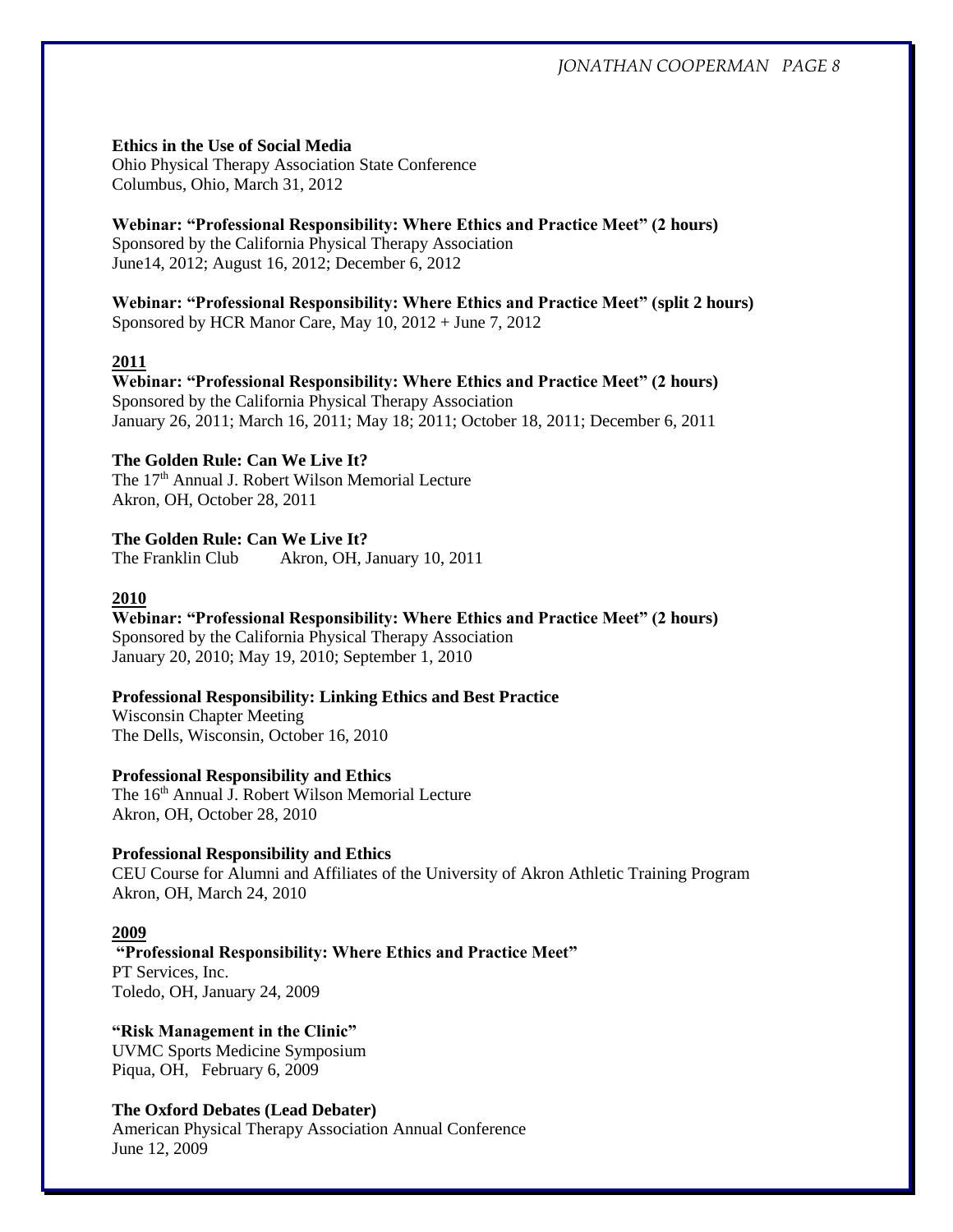#### **2008**

#### **"Bend it Like Becker": A Mock Trial**

American Physical Therapy Association Combined Sections Meeting Nashville, TN, February 9, 2007

#### **Health Care Malpractice and Risk Management**

Blue Sky Therapy, Toledo OH, February 23, 2008

*Pro Bono Publico* **Work: The Challenge**

Youngstown State University, April 10, 2008

#### **Communication: The Key to Successful Patient & Practice Management**

Leadership Institute of Initiatives and Consulting Rochester, NY, October 11, 2008

#### **2007**

**The Wall Slide Fiasco: A Mock Trial** American Physical Therapy Association Combined Sections Meeting Boston, MA, February 17, 2007 **Ethics Forum** American Physical Therapy Association Combined Sections Meeting Boston, MA, February 17, 2007

**Legal and Ethical Issues in Physical Therapy: A Practical Approach to Risk Management** APTA of Maryland Baltimore MD, March 17, 2007

**Legal and Ethical Issues in Physical Therapy: A Practical Approach to Risk Management** Kansas Physical Therapy Association Spring Conference Witchita. KS, March 31 – April 1, 2007

**Legal and Ethical Issues in Physical Therapy: A Practical Approach to Risk Management** Connecticut Physical Therapy Association Spring Conference Farmington, Connecticut, April 21 2007

**The Eleanore Branch Lecture:** *"The Golden Rule – Can We Live It?* A prestige lecture, focusing on the sociological, historical, humanistic, and ethical aspects of medicine*.* Duke University, May 10, 2007

**Commencement Address:** *"Finding a Balance"* Duke University, School of Physical Therapy, May 13, 2007

**Legal and Ethical Issues in Physical Therapy: A Practical Approach to Risk Management** Blue Sky Therapy, Alliance OH, August 11, 2007

**Commit Yourself to Ethical Practice – Early in Your Career** APTA National Student Conclave Valley Forge, PA October 28, 2007

**Health Care Malpractice and Risk Management**  Hillside Rehabilitation Hospital Warren, OH, November 14, 2007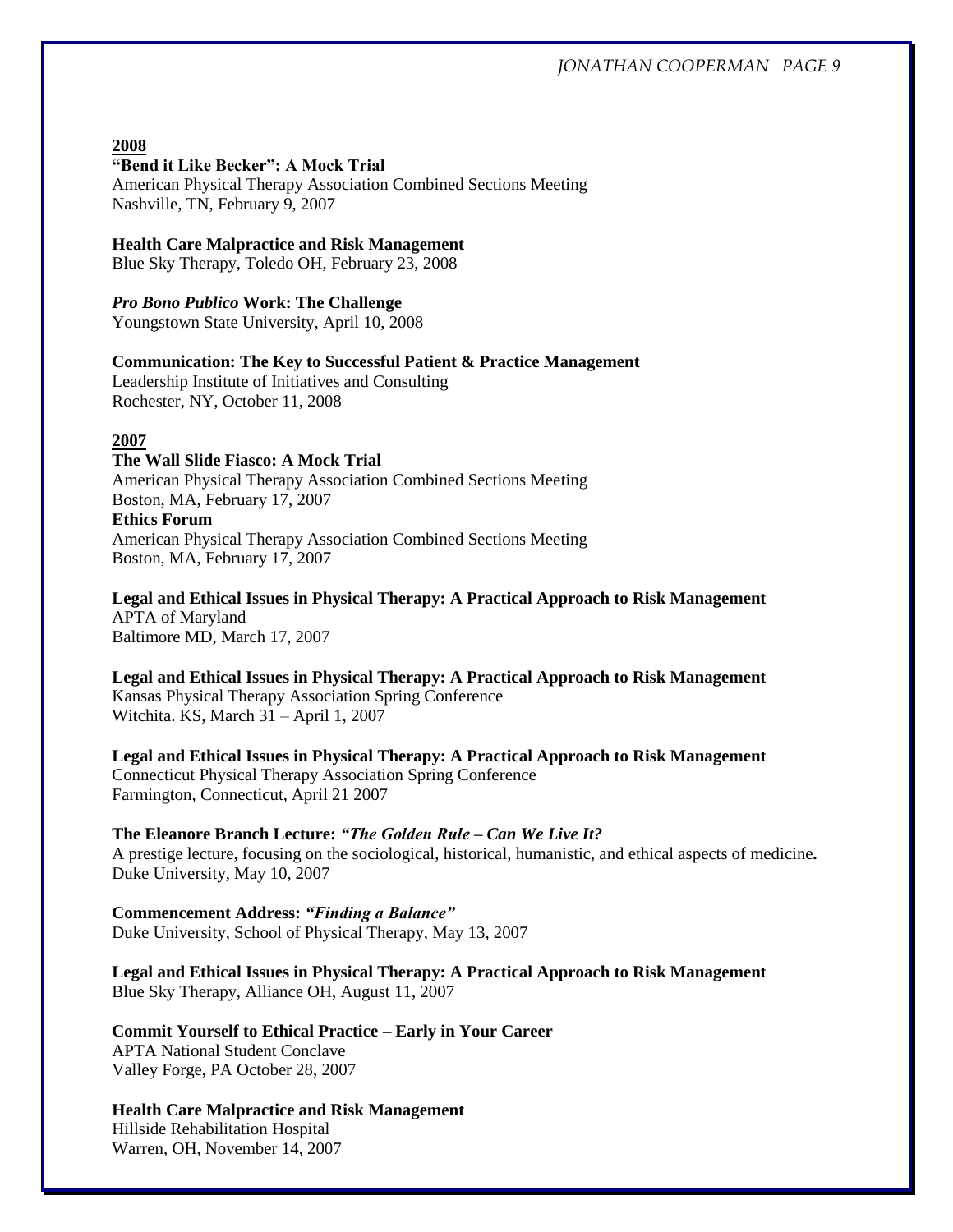#### **Clinical Risk Management**:

The 14th Annual Akron General Sports Medicine Symposium, Akron, OH December 3, 2007

# **2006**

# **Ethics Forum**

American Physical Therapy Association Combined Sections Meeting San Diego, CA February 4, 2006

# **Risk Management: Know it; Accept it; Apply it!**

**Commit Yourself to Ethical Practice – Early in Your Career** APTA National Student Conclave

Dallas, TX October 28-29, 2006

# **Discharge from Health Care: Why, What, When, How and Who makes the Determination.**

Middletown Sports Medicine Symposium Cincinnati**,** Ohio, July 22, 2006

## **Review of Health Care Ethics**

Edwin Shaw Rehabilitation Hospital (Akron General Medical Center) Akron, Ohio March 15, 2006

#### **2005**

## **Ethics and Jurisprudence** Dean Therapy Services

Madison, Wisconsin, December 3, 2005

# **Ethical Issues Challenging Best Practice**

Rehab Educators, Inc. Akron, Ohio October 28, 2005

# **Physical Therapy Direct Access and Risk Management**

Middletown Sports Medicine Symposium Cincinnati**,** Ohio, July 23, 2005

# **Legal and Ethical Issues in Physical Therapy: A Practical Approach to Risk Management** West Virginia Physical Therapy Association Spring Conference Fairmont, West Virginia, April 23, 2005

#### **Ethics Forum**

American Physical Therapy Association Combined Sections Meeting New Orleans, Louisiana February 26, 2005

#### **2004**

**Informed Consent and the Ethics of Managed Care** Hillside Rehabilitation Hospital Warren, OH, November 9, 2004

# **Legal and Ethical Issues in Rehabilitation**

American Physical Therapy Association, Maryland Chapter Baltimore Maryland, March 13, 2004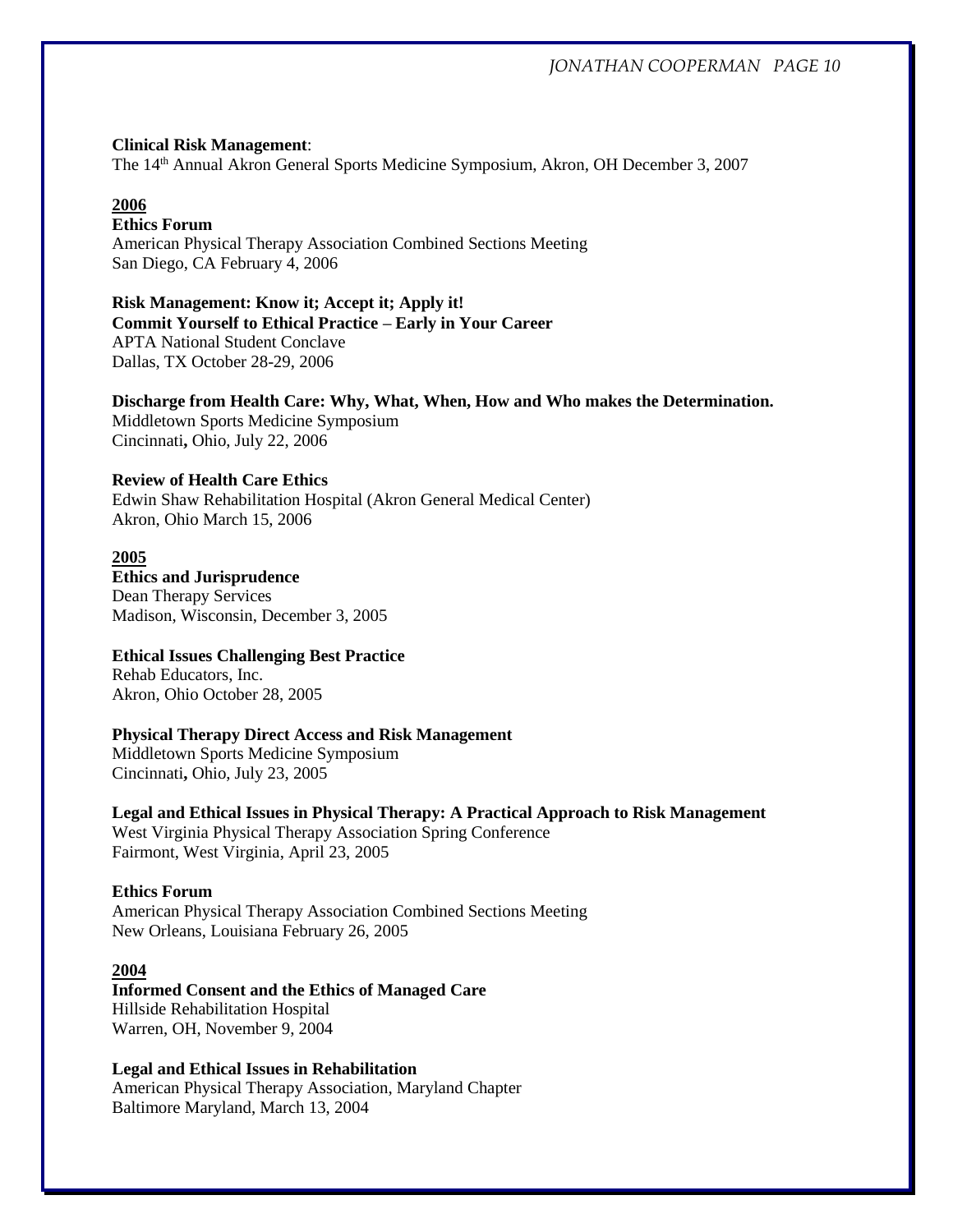**2003** "**Direct Access – Why in Our Current Environment?"**

Northeast Ohio Clinical Educator's Consortium

# **2002**

# **Risk Management Issues**

Children's Hospital Medical Center Akron, Ohio, November 16, 2002

## **Ethics and Jurisprudence in Physical Therapy**

Georgia Annual Conference Kenesaw, Georgia, October 20, 2002

## **Legal and Ethical Issues in Physical Therapy**

Mount St. Joseph's University - Capstone Lecture Cincinnati, Ohio, September 11, 2002

# **What's the Buzz on Clinical Education?**

Panel Discussion: Students and Medicare Reimbursement APTA Annual Conference Cincinnati, Ohio, June 6, 2002

## **Values, Ethics and Morals in Physical Therapy Practice**

APTA Combined Sections Boston, Massachusetts, February 21, 2002

#### **2001**

## **Ethics and Physical Therapy Jurisprudence**

Armstrong Atlantic University Savannah, Georgia, September 22, 2001

# **Legal and Ethical Issues in Physical Therapy**

Mount St. Joseph's University - Capstone Lecture Cincinnati, Ohio, September 12, 2001

**Ethics and Professional Responsibility in Physical Therapy**  APTA Webcast Alexandria, VA, June 6, 2001

#### **Health Care Malpractice: A Primer**  Ohio Student Conclave

Columbus, OH, March 23, 2001

# **Reimbursement Issues: An Overview**

Ohio Physical Therapy Association Annual Conference Columbus, Ohio, March 22, 2001

# **Civil Disobedience: Should Physical Therapists Break the Law to Treat Their Patients**

APTA Combined Sections San, Antonio, Texas February 16, 2001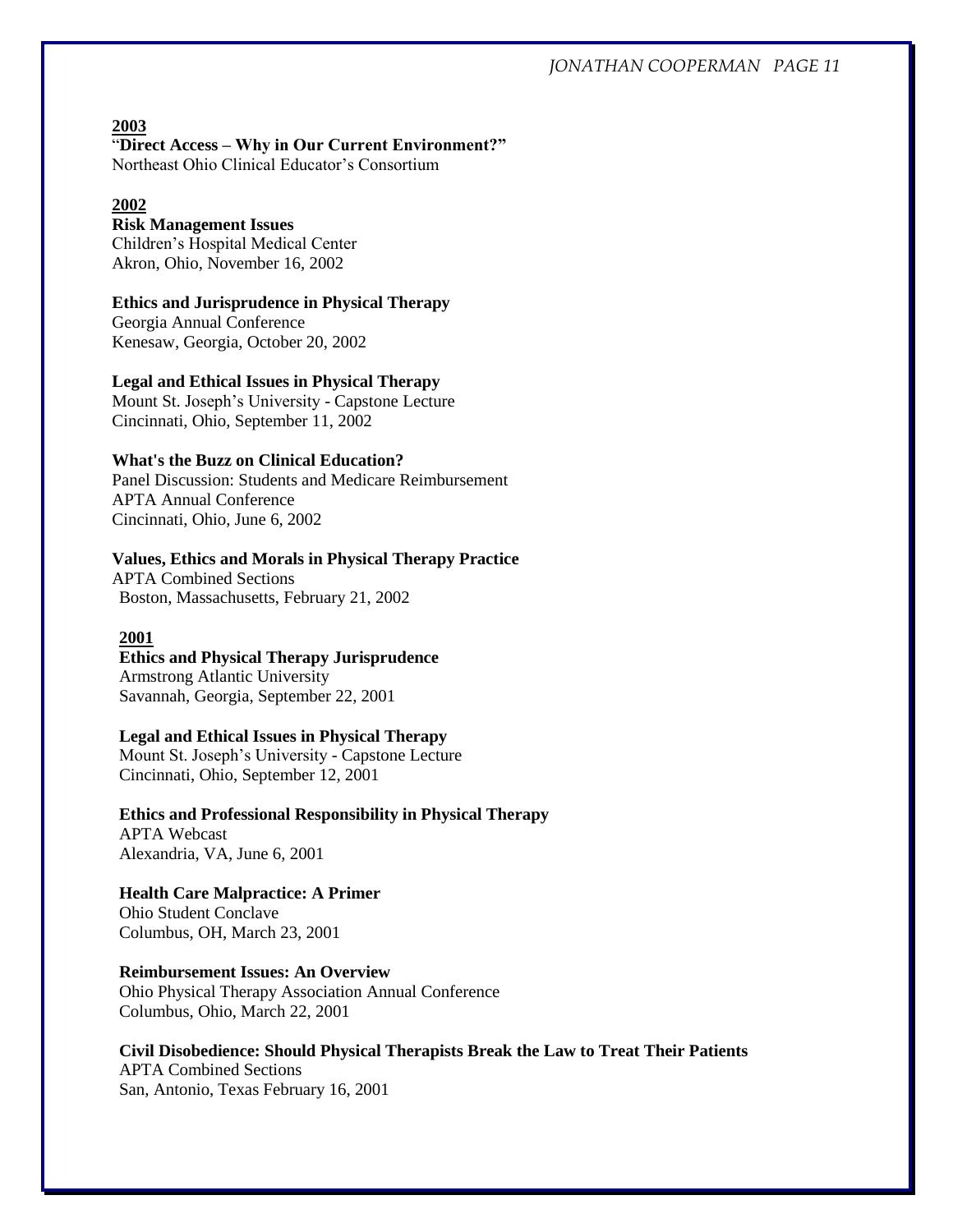## **2000**

**Functional Capacity Evaluations: Pros and Cons**

National Rehabilitation Association - Annual Meeting Cleveland, OH, September 7, 2000

# **Legal and Ethical Issues in Physical Therapy**

Mount St. Joseph's University - Capstone Lecture Cincinnati, Ohio, August 30, 2000

#### **Preparing to Contract**

Ohio Student Conclave Columbus, OH, March 17, 2000

### **Ethical Considerations in Managed Care**

APTA Combined Sections New Orleans, Louisiana, February 5, 2000

#### **1999**

# **Legal and Ethical Issues in Physical Therapy**

Mount St. Joseph's University - Capstone Lecture Cincinnati, Ohio, August 26, 1999

#### **Patient Care Documentation**

Union Hospital Dover, Ohio, June 30, 1999

## **Legal and Ethical Issues in Physical Therapy**

University of Maryland Summer Series Baltimore, Maryland, June 18, 1999

### **Legal, Ethical and Risk Management Issues in Physical Therapy**

Tennessee Physical Therapy Association Annual Meeting Memphis, Tennessee, May 1, 1999

### **1998**

### **Legal Aspects of Patient Care Documentation** Edwin Shaw Hospital Grand Rounds, Akron, OH, December 9, 1998

# **Sexual Misconduct and Workplace Ethics**

APTA Student Conclave Cincinnati, OH, October 30, 1998

#### **Physical Therapy Practice: A Legal Update**

East Central District, Ohio American Physical Therapy Association Rootstown, OH, October 6, 1998

# **Legal and Ethical Realities of Practice**

High Altitude Lecture Series Flagstaff Arizona, August 1, 1998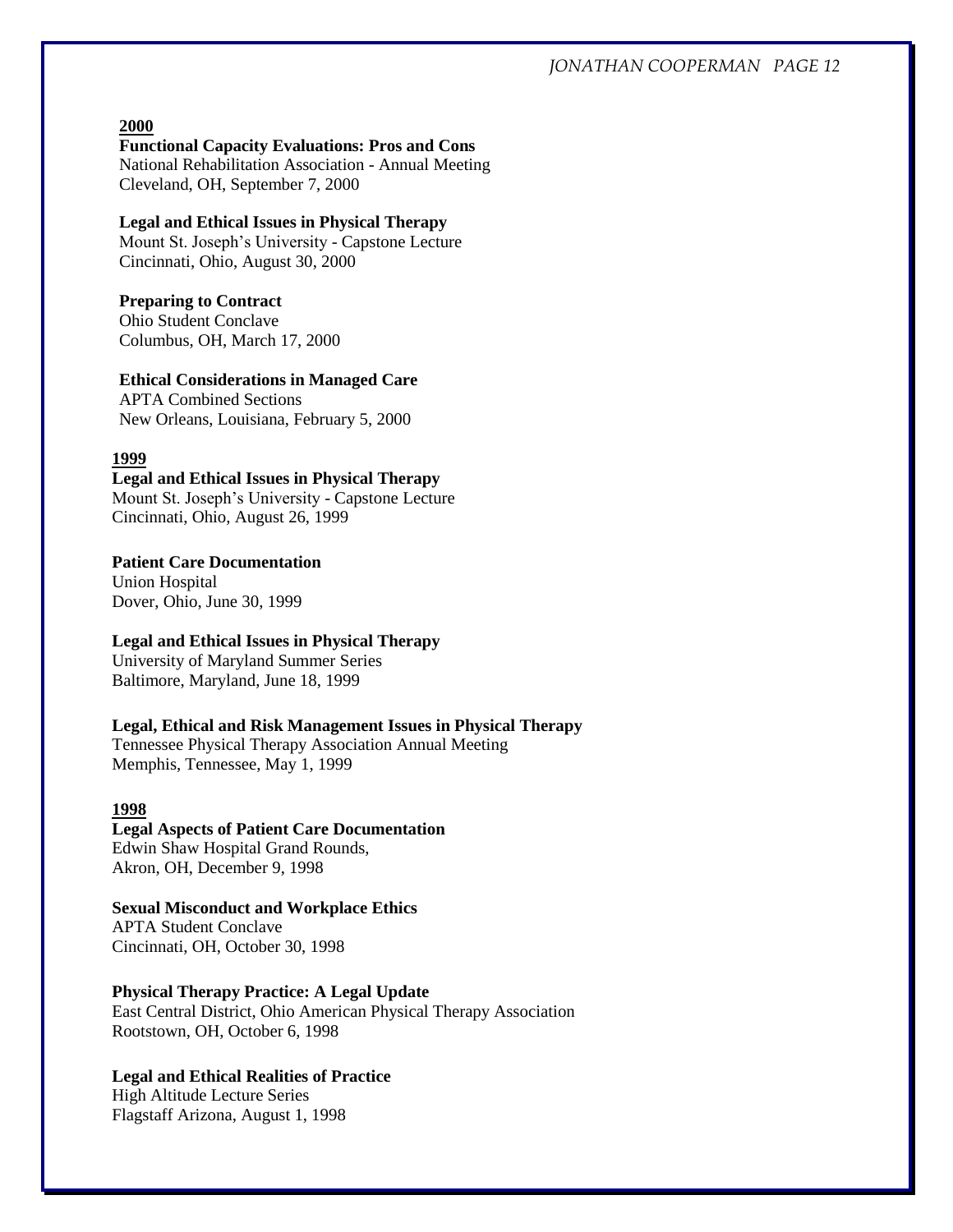# **Legal Issues in the Physical Therapy Treatment of the Elder Patient**

Combined Section Meeting, APTA - 3 hours for the Geriatric Section Boston, MA; February 15, 1998

# **Liability Considerations in the Orthopaedic Physical Therapy Patient**

Combined Section Meeting, APTA - 3.5 hours for the Orthopaedic Section Boston, MA; February 12, 1998

# **1997**

# **Legal Aspects of Physical Therapy Practice**

18th Annual Sports Medicine Physician-Therapist Team Concept Conference Sports Physical Therapy Section, APTA Williamsburg, VA; October 17-19, 1997

# **Legal and Ethical Practice Issues in Physical Therapy - a one day seminar**

Ohio Physical Therapy Association Annual Conference Columbus, Ohio April 16, 1997

**Legal and Ethical Practice Issues in Physical Therapy -- a two day seminar** Florida Physical Therapy Association Annual Conference Orlando, Florida April 12-13, 1997

# **Sexual Harassment and Sexual Misconduct**

Ohio Women's Exposition Akron, Ohio; September 28, 1997

# **1996**

**Legal and Ethical Considerations in Rehabilitation - a one day seminar** Rehabilitation and Health Center Akron, Ohio February 10, 1996

# **1995**

# **Mechanical Lower Quarter Pain - a two-day seminar** Medical College of Ohio Oregon, Ohio; September 22-23, 1995

**Foot Biomechanics and Their Practical Applications, two-day seminar** Advanced Clinical Education

Independence, Ohio; May 6-7, 1995

**Shoulder Rehabilitation and Scapular Control & Ethical Issues in Sports Medicine** Mid-American Sports Medicine Symposium, Institute for Preventative Sports Medicine Dearborn, Michigan; March 30 - April 1, 1995

**Moderator - Clinical Strategies for Assessing and Managing Spinal Pain** Northeast Seminars Concorde, Ohio; March 18-19, 1995

#### **1986 – 1991**

**Overuse Injuries - Recognition and Treatment** Ohio College Health Association Cuyahoga Falls, OH; March 26, 1991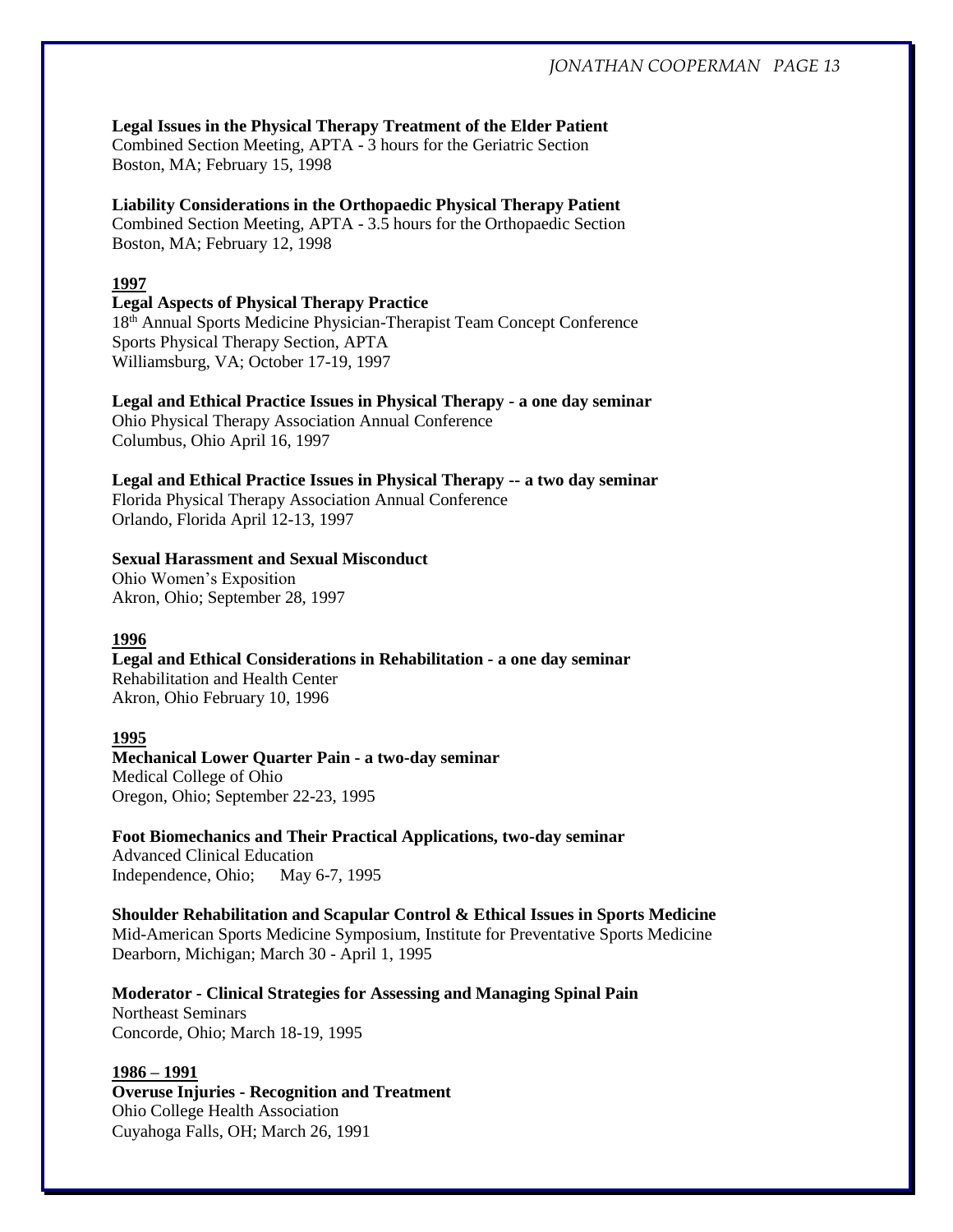#### **The Relationship Between Patellofemoral Problems and Excessive Pronation (1 hour**)

Akron City Hospital - Rehabilitation of the Knee Akron, Ohio; September 23-24, 1989

Northeast Ohio Orthopaedic Study Group Kent, Ohio; November 9, 1989

#### **Reliability and Validity of the Lachman's Test**

East Central District Chapter - Ohio APTA Akron, Ohio; spring 1989

# **Clinical Evaluation of the Foot and Ankle**

Cleveland Physical Therapy Orthopaedic Study Group (2 hours) Cleveland, Ohio; spring, 1989

## **Anatomy and Biomechanics of the Foot and Ankle**

Cleveland Physical Therapy Orthopaedic Study Group (2 hours) Cleveland, Ohio; winter, 1989

#### **Overuse Injuries**

Kent Sports Medicine Runners Clinic Kent, Ohio; spring, 1988

Early Recognition / Self Treatment of Common Running Injuries 1987 Akron YMCA Corporate Challenge Kent, Ohio; summer, 1987

#### **Moderator: Panel Discussion on Future of Physical Therapy**

Ohio Physical Therapy Association Annual Conference Columbus, Ohio; spring, 1987

#### **Orthotics**

1986 Akron YMCA Corporate Challenge Kent, Ohio; summer, 1986

**How to Determine When to Return to Athletic Competition** Coaches Sports Medicine Clinic Canton, Ohio; summer 1986

**Running Injuries and Their Treatment** Summit County Athletic Club Stow, Ohio; spring 1986

1982 – 1985

**Plantar Lesions** APRN - "When the Foot Hits the Ground, Everything Changes" Alexandria, Virginia; fall 1985

APRN - "When the Foot Hits the Ground, Everything Changes" Dallas, Texas; fall 1985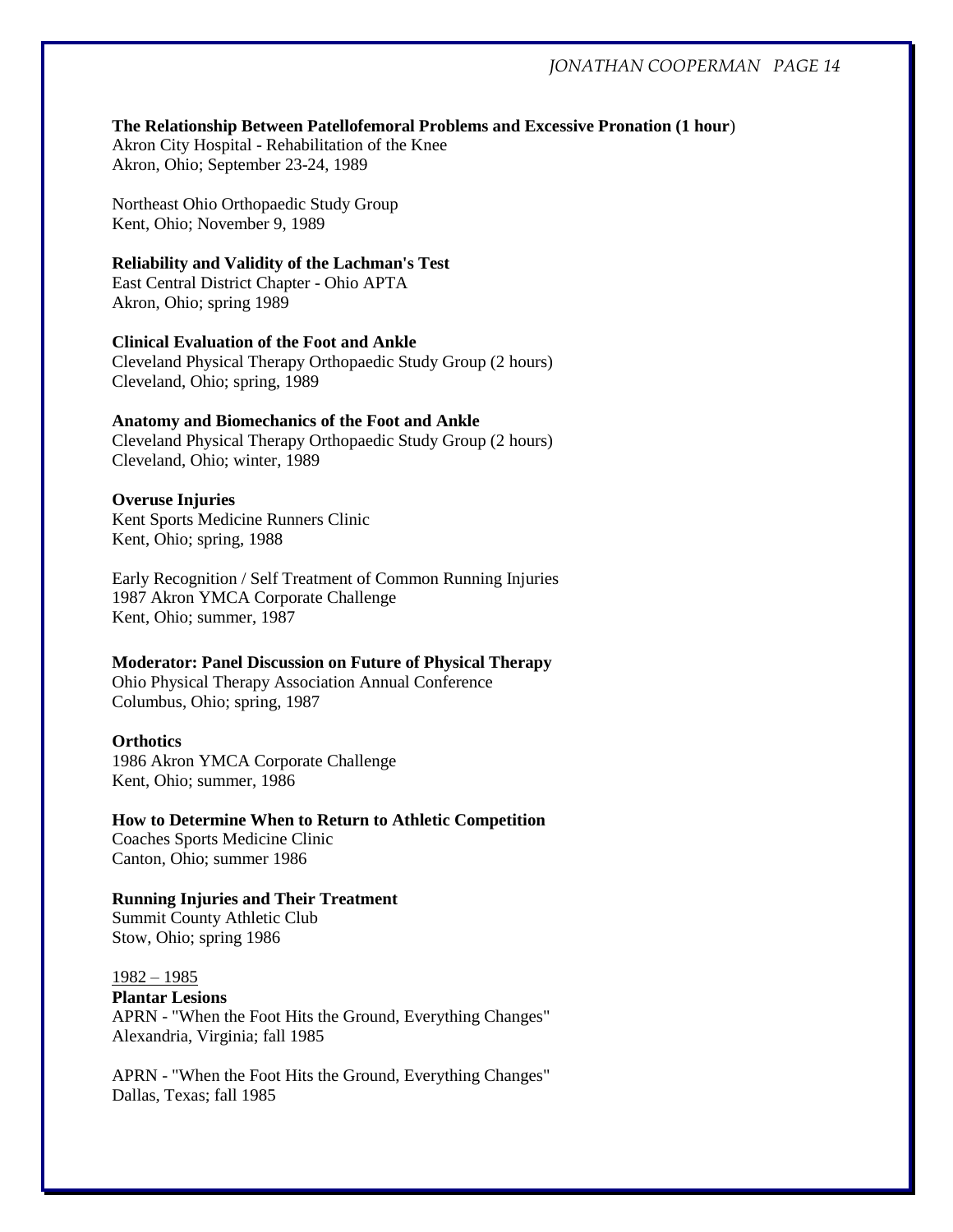#### **Predicting the Return of Athletes to Sports Following Injury**

Lenox Hill - "Total Care of the Knee Before and After Injury" Kansas City, Kansas; spring, 1985

# **Anatomic Dissection/Examination of the Knee Joint**

Virginia Orthopaedic Study Groups (combined) Richmond, Virginia; spring 1984

# **Foot Type and Injury Predilection**

Central Virginia Orthopaedic Study Group Richmond, Virginia; spring 1984 The Anterior Cruciate Deficient Knee Northeast Ohio Orthopaedic Study Group, 1982

# **INVITED GUEST LECTURES - PHYSICAL THERAPY EDUCATIONAL PROGRAMS**

**(arranged by Institution)**

# **Armstrong Atlantic University - Savannah, Georgia** Sexual Conduct, Sexual Misconduct and Sexual Harassment Medical Malpractice; Professional Responsibility 4 hours (09/09/2001) **Andrews University – Dayton, OH** Professional Responsibility; Documentation; and Ethics of Managed Care 4 hours (7/8/2003) Sexual Conduct, Sexual Misconduct and Sexual Harassment Medical Malpractice: 4 hours (07/02/2002) Sexual Conduct, Sexual Misconduct and Sexual Harassment Medical Malpractice; Preparing for and Giving Depositions 4 hours (11/19/97) **Andrews University - Michigan Campus** Legal and Ethical Issues in Rehabilitation 4 hours (2/15/06) Legal and Ethical Issues in Rehabilitation 4 hours (2/16/05) Legal and Ethical Issues in Rehabilitation 6 hours (1/22/01) Sexual Conduct, Sexual Misconduct and Sexual Harassment Medical Malpractice; Preparing for and Giving Depositions 4 hours (1/26/98) **Cleveland State University** Professional Responsibility, Legal and Ethical Issues 6 hours (2018) 4 hours (2017) 6 hours (2016) 6 hours (2015) 6 hours (spring, summer & fall 2014) 4 Hours (spring/ summer& winter 2013) 4 Hours (spring/ summer& winter 2012) 4 Hours (spring/ summer, & winter 2011) 6 Hours (spring and summer, 2010) 2 Hours (December 3, 2009) 4 Hours (spring and summer, 2009)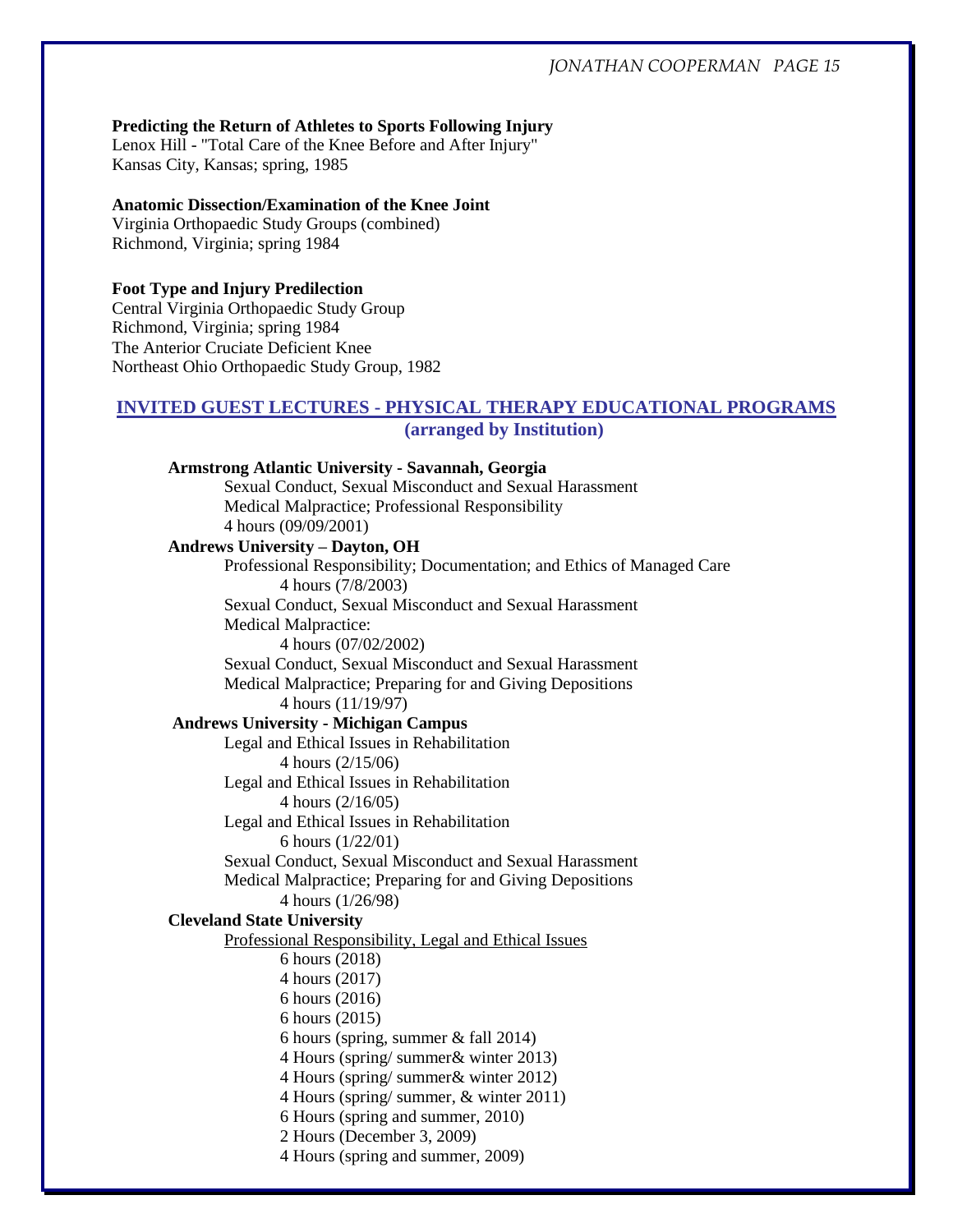## **INVITED GUEST LECTURES – PT Programs (continued)**

## **Cleveland State University**

4 Hours (spring and summer, 2008) 4 Hours (spring and summer 2007) 4 Hours (3/28/2006) 3 Hours (7/20/2005) 4 Hours 8/4/2005 3 Hours (7/10/2003) 4 Hours (7/9/2003 & 7/16/2002) 6 Hours (11/23/99 and 11/30/99) 6 Hours (11/19/98 and 11/24/98) 4 Hours (2/5/98);4 Hours (10/29/97) 8 Hours (1/25/96 & 1/30/96) 3 hours (5/25/99) Biomechanics of the Foot 4 Hours (spring, 1990) Evaluation and Treatment of the Shoulder 4 hours (Spring 1990) Evaluation and Treatment of the Foot and Ankle 6 hours (Spring, '88, '87) **Duke University** Ethics and Professional Responsibility Health Care Malpractice 4 Hours (May 6, 2002) **Ithaca University** Professional Issues, Medical Malpractice, Risk Management 4 hours October 22, 2010 4 hours October 19, 2009 4 hours October 10, 2008 4 hours October 2, 2007 **Medical College of Ohio Physical Therapy Program** (Now University of Toledo) Professional Issues 2 hours (11/16/04 & 12/09/04) Professional Issues 2 hours (10/2/2003) Federal Legislative Update 3 hours (10/3/02) Ethics of Managed Care; Contract Law - the Basics 3 hours (10/21/98) **Mount St. Joseph's University** Ethics of Managed Care 2 hours (10/29/98) **Northern Arizona University** Human Resource Management 12 hours (5/20/11 &5/21/11) Malpractice, and a Mock Trial 8 hours (4/16/2011) Communication in Health Care and a Mock Trial 8 hours 4/2/10 & 4/3/10 Malpractice, Risk Management and a Mock Trial 8 hours (4/3/2009 & 4/4/2009)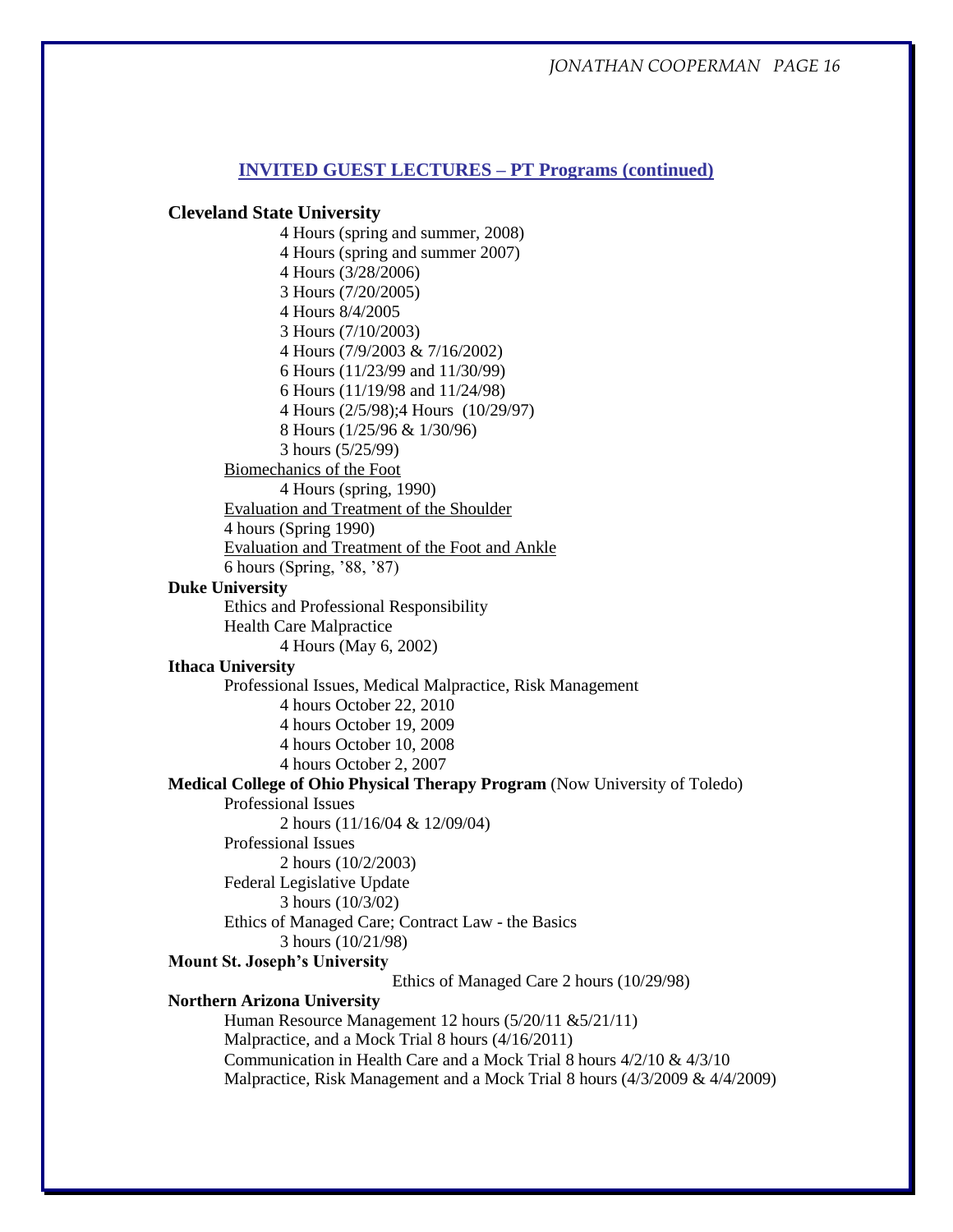# **INVITED GUEST LECTURES – PT Programs (continued)**

#### **Northern Arizona University**

Sexual Conduct, Sexual Misconduct and Sexual Harassment Medical Malpractice; Preparing for and Giving Depositions 4 hours (6/16/97) 4 hours (11/7/95)

## (**The) Ohio State University**

Communication and Social Media

2 hours, (10/7/11)

Professional Issues

2 Hours (12/1/2004)

Professional Issues 2 Hours (12/3/2003

#### **St. Augustine University**

Legal and Ethical Issues in Rehabilitation 12 hours (12/5/97 & 12/6/97)

## **Slippery Rock University**

The Disciplinary Process of the APTA; Sexual Misconduct and Sexual Harassment; Ethics of Managed Care and Limited Visits

4 Hours (10/26/99)

4 Hours (11/05/98)

The Disciplinary Process of the APTA; Informed Consent; Preparing for and Giving Depositions; Sexual Conduct, Sexual Misconduct and Sexual Harassment; Medical Malpractice

12 hours (6/11/96; 7/9/96; 10/16/96 & 10/23/96)

#### **University of Akron (Athletic Training and Exercise Science Program)**

Professionalism and Ethics 1.5 hours (November 30, 2016) Professionalism and Ethics 1.5 hours (December 10, 2015) Professionalism and Ethics 1.5 hours (December 2014) Professionalism and Ethics 1.5 hours (October 29 & November 20, 2013) Professionalism and Ethics 1.5 hours (November 26 &28, 2012)

#### **University of Cincinnati – Cincinnati, OH**

Overview of Reimbursement in Physical Therapy 2 hours (4/17/00)

#### **The University of Dayton**

Health Care Malpractice and Risk Management September 21, 2009

## **University Of Nevada Las Vegas**

Legal and Ethical Issues in Rehabilitation 6 hours (3/30/ 01)

#### **University of Wisconsin, LaCrosse**

Health Care Malpractice and Risk Management By Video Conference: April 21 and 22, 2008 By Video Conference: April 14 and 21, 2009 By Video Conference: March 11, 2010